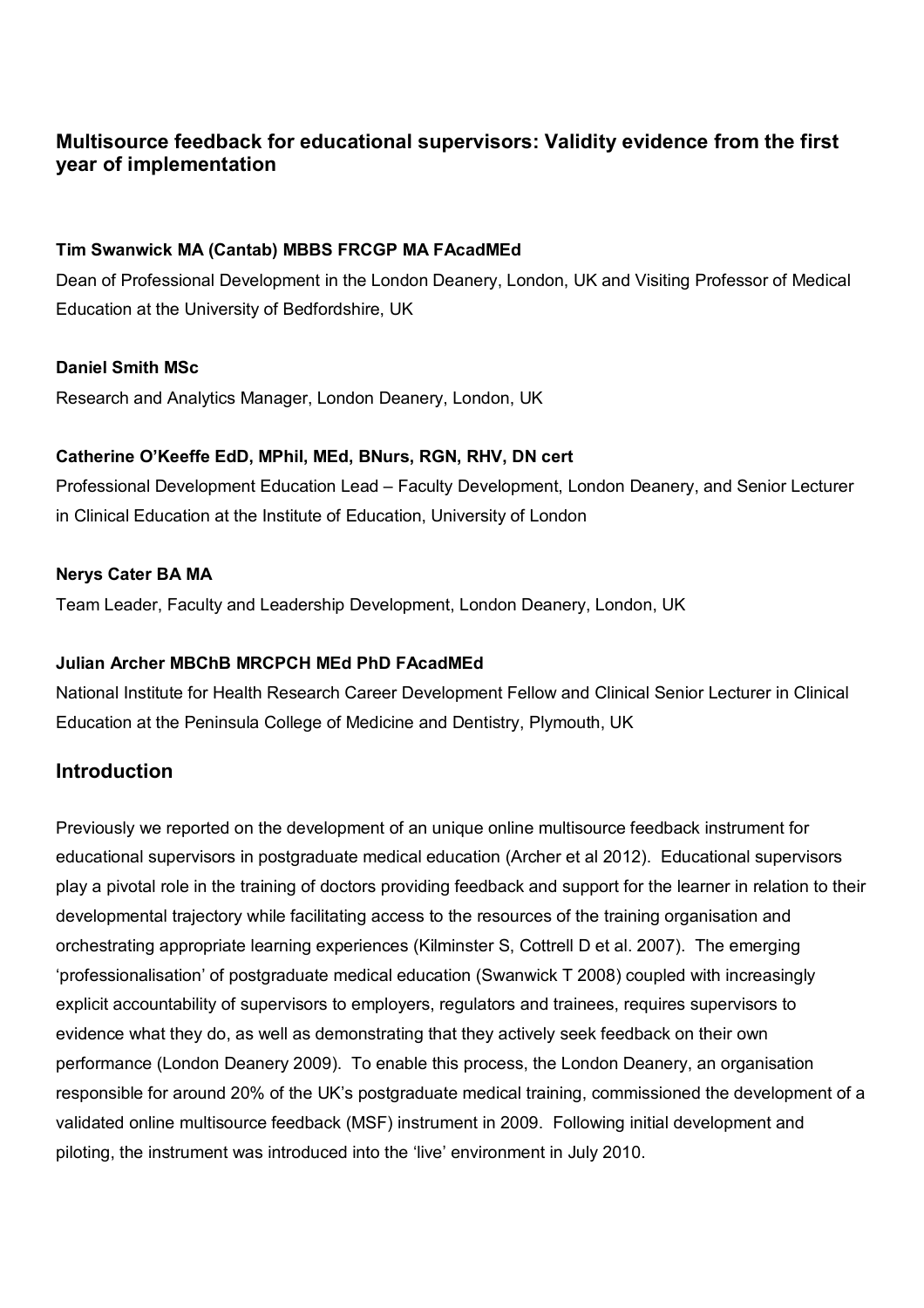In total 3,480 educational supervisors were identified and added into the MSF database during its first operational year; 97% of these cases were pre-loaded from a census of supervisors or from pre-existing deanery data. We then emailed all supervisors asking them to activate their accounts. This approach aimed to encourage take-up through minimising the data entry required by users to initiate the process. All supervisors received one reminder to take part during the year. Reports generated from the 18 item questionnaire provided feedback from trainees to supervisors on two aspects of their role; the degree to which they offered *challenge and support* and *personal attributes,* with a single item asking for an overall evaluation*.* Trainers were also invited to self-rate against the items.

Work in the developmental phase concentrated on providing evidence against a validity framework provided by Downing (Downing SM 2003). Data from the first year of implementation has provided further evidence for the validity of the instrument and has led to further refining and a programme of ongoing improvement. In addition to providing further support for the wider use of the multisource feedback instrument itself, this study raises some interesting general questions about the structure of multisource feedback, and how best to support supervisors in their role.

### **Methodology**

Downing recommends that validity evidence for assessment should be collected under five headings; content, response process, internal structure, relationship to other variables and consequences. The mixed methodology adopted in this study enabled collection of data under all five headings. The methods used were as follows:

### *Quantitative descriptive statistics*

Usage data for the first full year of implementation was collected together with rater response rates, numbers of items answered and frequency of ratings given.

### *Assessment of internal consistency (reliability)*

Cronbach's alpha was used to assess the internal consistency of the scales previously identified, and under which the questionnaire was presented, namely; 'personal attributes' and 'challenge and support'. Alpha was also calculated for the instrument as a whole.

### *Assessment of construct validity*

Construct validity evidence was provided through factor analysis using Principal Component Analysis with Varimax rotation. Kaiser normalization. loadings lower than  $0.32$  were suppressed. N = 3,596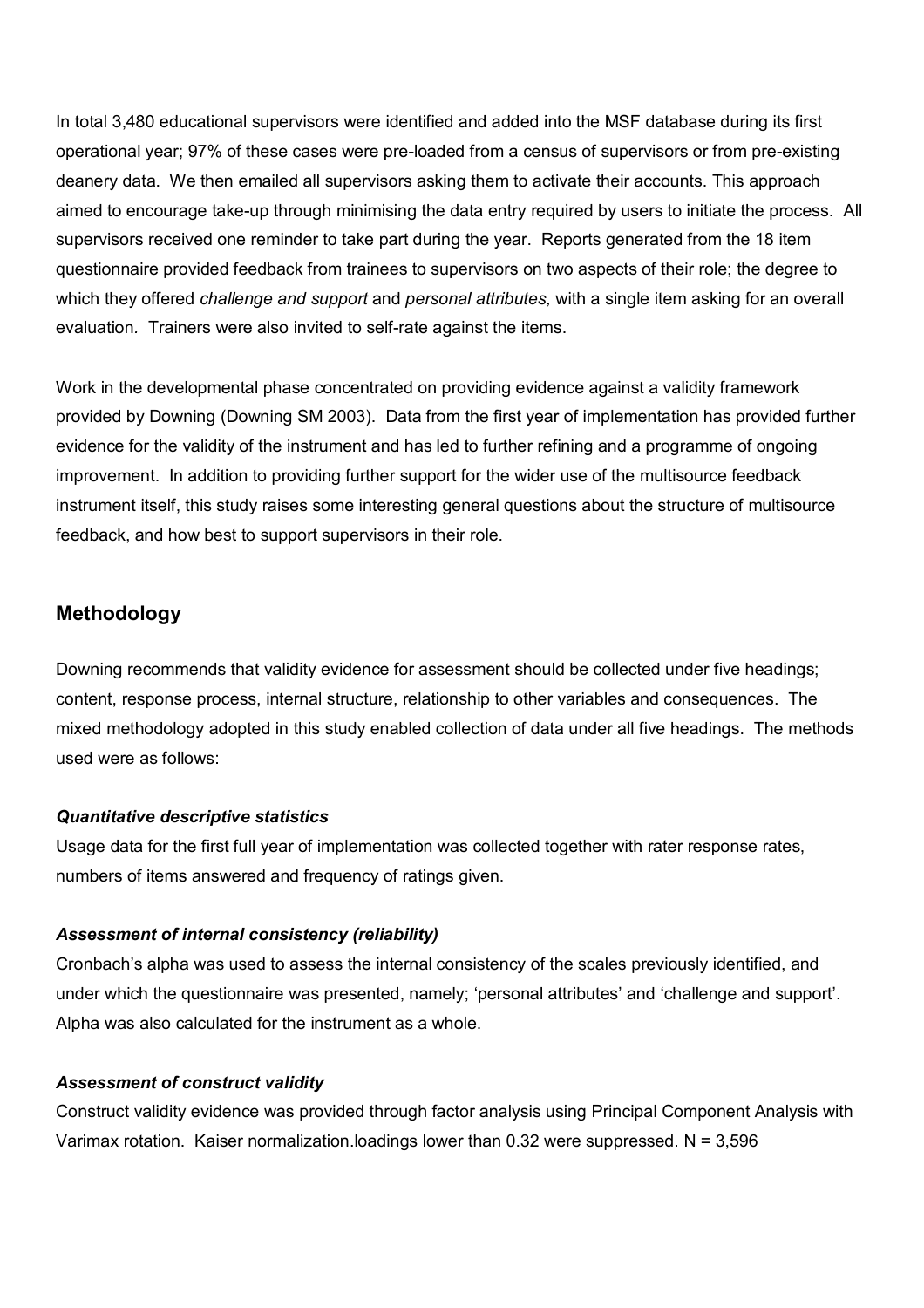Relationships between scale scores and key demographic variables were explored. As the data were not normally distributed, a non-parametric approach was required for statistical testing. Each scale score was recoded so that 1 represented those in the top 25%. Logistic regression was then used to test whether a trainee's level of training (their grade) and the types of supervision they received were associated with their scores being in the top 25% of scores.

#### *Exploration of content validity through qualitative analysis of free text responses*

A random sample of 15% of the first 405 educational supervisors to have completed the multisource feedback were selected resulting in 62 cases to be analysed. All the free text trainee comments pertaining to these cases together with supervisor self-assessments were reviewed and a coding frame developed based on the MSF instrument's scale categories other comments. Content was coded in each relevant category and recurring themes identified.

# *Exploration of consequential validity through a qualitative study of perceptions of educational supervisors*

We undertook semi-structured telephone interviews to elicit the perceptions of educational supervisors who had received feedback. A non-probability sampling method (Cohen L, Manion L et al. 2000), was adopted and included only those who had completed the instrument and received the feedback report within the 6 months leading up to data collection. 45% of the sample population (n = 115) volunteered to participate in the study. As responses were received from across the specialties it was decided to purposefully sample the 25 participants from across 5 individual specialty groups identified; general practice (n=1), surgical specialties (n = 3), anaesthesia (n = 4); medical specialties (n =4), paediatrics (n =6) and psychiatric specialties ( $n = 6$ ).

Questions for the interview guide were developed using key themes identified from a literature review using standard journal databases with key search terms 'multisource', 'feedback' and 'supervision'. Themes included; motivations for undertaking the instrument, perceptions of accuracy and usefulness of the feedback, whether areas for improvement had been identified and if so, whether these had been implemented in practice along with the usefulness of discussing the feedback report generated by the instrument. Draft interview guides were developed then checked for content validity along for any potential sensitive issues. All interviews were approximately thirty minutes in duration, recorded using a digital telephone recorder and were transcribed verbatim.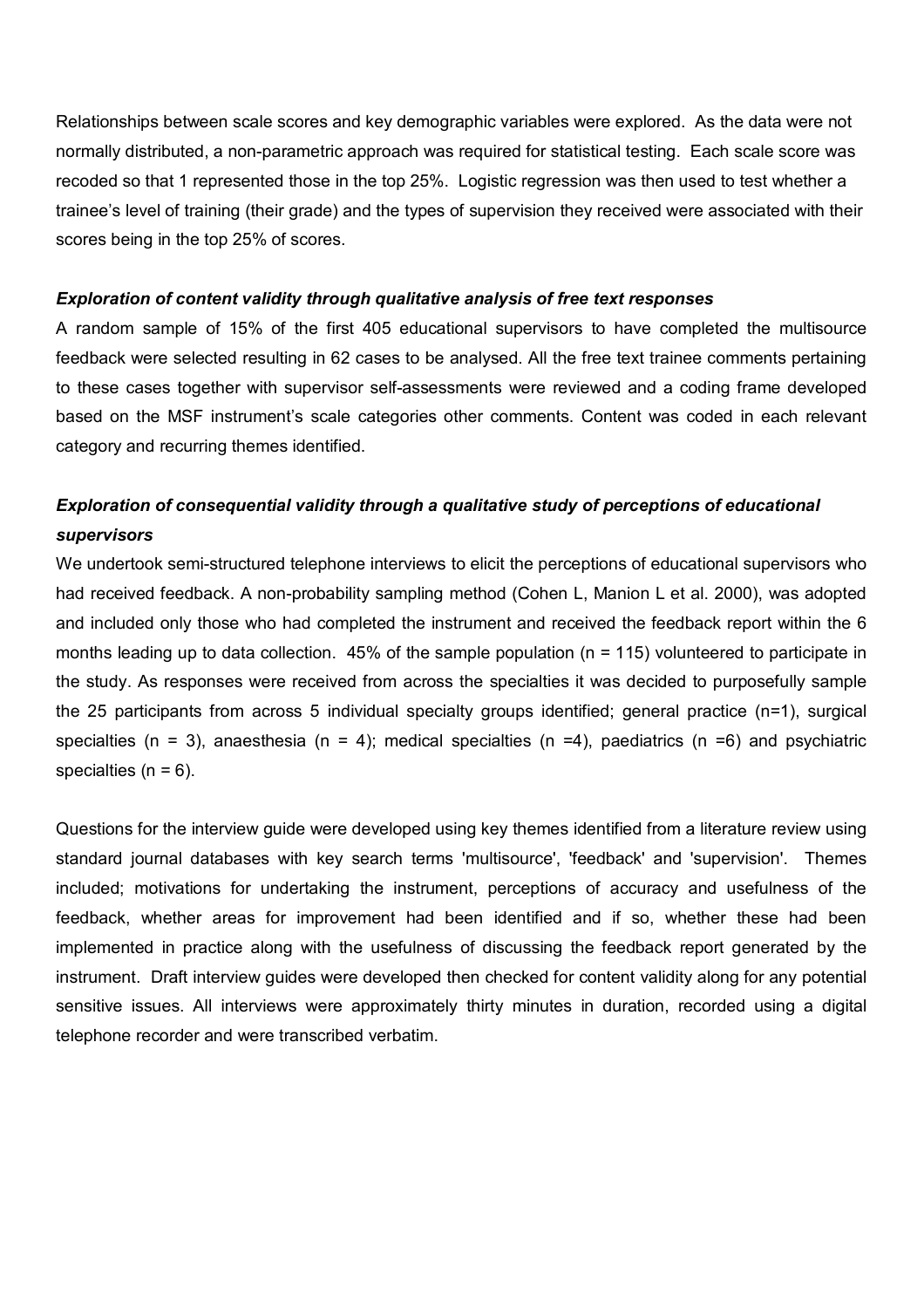# **Results**

### *Quantitative descriptive statistics*

Of the 3,480 educational supervisors in the database, 1,207 (35%) had started the process by the end of the first full year of implementation (July 2010-June 2011). Of these, 665 had completed the process and received a report with 19 supervisors having completed the process twice. For those that completed the process, the mean response rate from nominated trainees was 82%. Tables 1 and 2 summarise the responses from trainees drawn from completed reports. It can be seen that the data are highly skewed i.e. for all items, 98% of the ratings are at satisfactory or above. Table 1 maps the items to the scales developed from the pilot data.

#### Table 1

### **Trainee ratings**

| <b>Item</b>                                                                           | Scale                                    | z    | comment<br>N unable<br>to | comment<br>unable<br>ని 5 | බ<br>(out of<br>score<br>Mean | deviation<br><b>Standard</b> |
|---------------------------------------------------------------------------------------|------------------------------------------|------|---------------------------|---------------------------|-------------------------------|------------------------------|
| Ability to inspire you                                                                | Challenge and support                    | 3577 | 19                        | 0.5%                      | 5.48                          | 0.73                         |
| Ability to challenge you                                                              | Challenge and support                    | 3567 | $\overline{29}$           | 0.8%                      | 5.47                          | 0.66                         |
| Willingness to act to resolve<br>problems in a timely manner                          | Challenge and support                    | 3542 | 54                        | 1.5%                      | 5.60                          | 0.65                         |
| Ability to give constructive<br>feedback                                              | Challenge and support                    | 3574 | 22                        | 0.6%                      | 5.54                          | 0.68                         |
| Encouragement towards you<br>achieving excellence                                     | Challenge and support                    | 3573 | 23                        | 0.6%                      | 5.56                          | 0.68                         |
| Ability to take your supervision<br>beyond a tick box exercise                        | Challenge and support                    | 3543 | 53                        | 1.5%                      | 5.56                          | 0.68                         |
| Ability to offer practical tailored<br>advice for your longer term career<br>planning | Challenge and support                    | 3470 | 126                       | 3.5%                      | 5.45                          | 0.74                         |
| Ability to remain up-to-date about<br>your training scheme                            | Personal attributes                      | 3547 | 49                        | 1.4%                      | 5.41                          | 0.70                         |
| Genuine interest in your portfolio                                                    | Personal attributes                      | 3481 | 115                       | 3.2%                      | 5.36                          | 0.74                         |
| Approachability                                                                       | Personal attributes                      | 3591 | 5                         | 0.1%                      | 5.73                          | 0.57                         |
| Enthusiasm                                                                            | Personal attributes                      | 3588 | $\overline{8}$            | 0.2%                      | 5.65                          | 0.60                         |
| <b>Communication skills</b>                                                           | Personal attributes                      | 3589 | $\overline{7}$            | 0.2%                      | 5.63                          | 0.63                         |
| Honesty & Integrity                                                                   | Personal attributes                      | 3568 | $\overline{28}$           | 0.8%                      | 5.76                          | 0.51                         |
| Ability to assure privacy and<br>where appropriate confidentiality                    | Personal attributes                      | 3490 | 106                       | 2.9%                      | 5.67                          | 0.58                         |
| Ability to make time for you                                                          | Personal attributes                      | 3575 | 21                        | 0.6%                      | 5.59                          | 0.66                         |
| Interest in you as an individual                                                      | Personal attributes                      | 3575 | $\overline{21}$           | 0.6%                      | 5.55                          | 0.68                         |
| Ability to be your advocate                                                           | Personal attributes                      | 3375 | 221                       | 6.1%                      | 5.51                          | 0.71                         |
| Overall, record a global<br>judgement compared with other<br>colleagues               | Not included in scale or<br>Overall Mean | 3587 | 9                         | 0.3%                      | 5.69                          | 0.59                         |
| Total responses                                                                       | 3596                                     |      |                           |                           |                               |                              |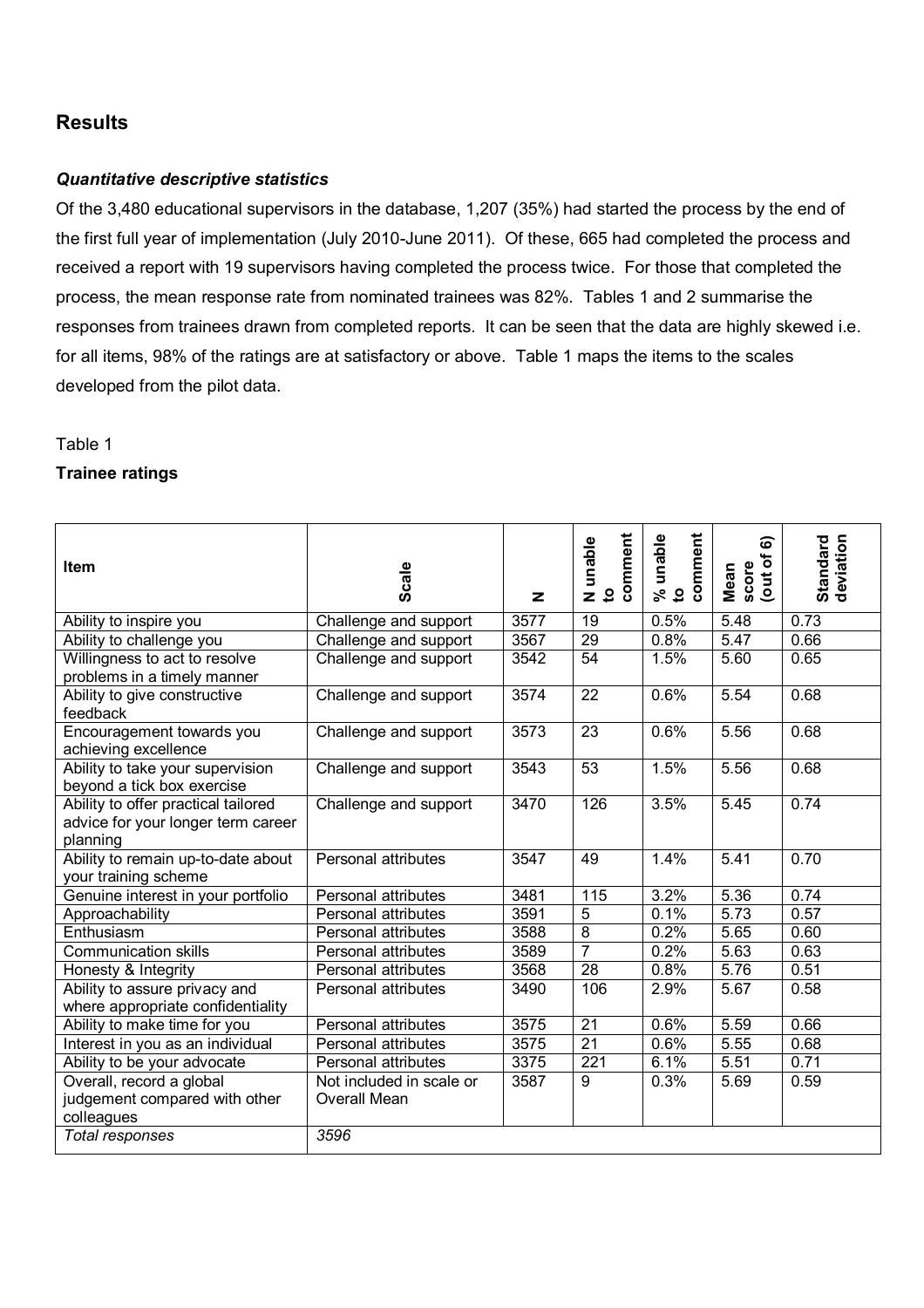# **Response frequencies**

| Item                                                                               | Very<br>Poor (%) | Poor (%) | developm<br>ent (%)<br><b>Needs</b> | Satisfacto<br>ry (%) | Good (%) | Very<br>Good (%) | excluding<br>unable to<br>comment<br>$\mathbf{z}$ |
|------------------------------------------------------------------------------------|------------------|----------|-------------------------------------|----------------------|----------|------------------|---------------------------------------------------|
| Ability to inspire you                                                             | 0.1              | 0.1      | 1.3                                 | 8.9                  | 29.4     | 60.2             | 3,577                                             |
| Ability to challenge you                                                           | 0.0              | 0.1      | 0.6                                 | 6.8                  | 37.5     | 55.0             | 3,567                                             |
| Willingness to act to resolve problems in a<br>timely manner                       | 0.1              | 0.1      | 0.5                                 | 5.7                  | 26.2     | 67.4             | 3,542                                             |
| Ability to give constructive feedback                                              | 0.1              | 0.1      | 0.9                                 | 6.4                  | 29.4     | 63.1             | 3,574                                             |
| Encouragement towards you achieving<br>excellence                                  | 0.1              | 0.1      | 0.9                                 | 6.5                  | 27.6     | 64.8             | 3,573                                             |
| Ability to take your supervision beyond a tick<br>box exercise                     | 0.1              | 0.2      | 0.7                                 | 6.9                  | 27.1     | 65.0             | 3,543                                             |
| Ability to offer practical tailored advice for your<br>longer term career planning | 0.1              | 0.1      | 1.1                                 | 9.9                  | 31.0     | 57.8             | 3,470                                             |
| Ability to remain up-to-date about your training<br>scheme                         | 0.0              | 0.1      | 0.6                                 | 10.1                 | 36.8     | 52.4             | 3,547                                             |
| Genuine interest in your portfolio                                                 | 0.1              | 0.2      | 0.9                                 | 11.6                 | 37.0     | 50.2             | 3,596                                             |
| Approachability                                                                    | 0.1              | 0.1      | 0.4                                 | 3.9                  | 17.0     | 78.6             | 3,591                                             |
| Enthusiasm                                                                         | 0.0              |          | 0.4                                 | 5.3                  | 23.3     | 71.1             | 3,588                                             |
| <b>Communication skills</b>                                                        | 0.0              |          | 0.7                                 | 5.6                  | 24.0     | 69.7             | 3,589                                             |
| Honesty & Integrity                                                                | 0.0              | 0.0      | 0.1                                 | 3.1                  | 17.0     | 79.7             | 3,568                                             |
| Ability to assure privacy and where appropriate<br>confidentiality                 | 0.1              | 0.1      | 0.2                                 | 4.4                  | 22.7     | 72.6             | 3,490                                             |
| Ability to make time for you                                                       | 0.1              | 0.2      | 0.6                                 | 6.0                  | 26.3     | 66.9             | 3,575                                             |
| Interest in you as an individual                                                   | 0.1              | 0.2      | 0.6                                 | 6.9                  | 28.0     | 64.2             | 3,575                                             |
| Ability to be your advocate                                                        | 0.1              | 0.2      | 0.8                                 | 8.3                  | 29.2     | 61.5             | 3,375                                             |
| Overall, record a global judgement<br>compared with other colleagues               | 0.1              | 0.0      | 0.6                                 | 4.3                  | 20.7     | 74.2             | 3,587                                             |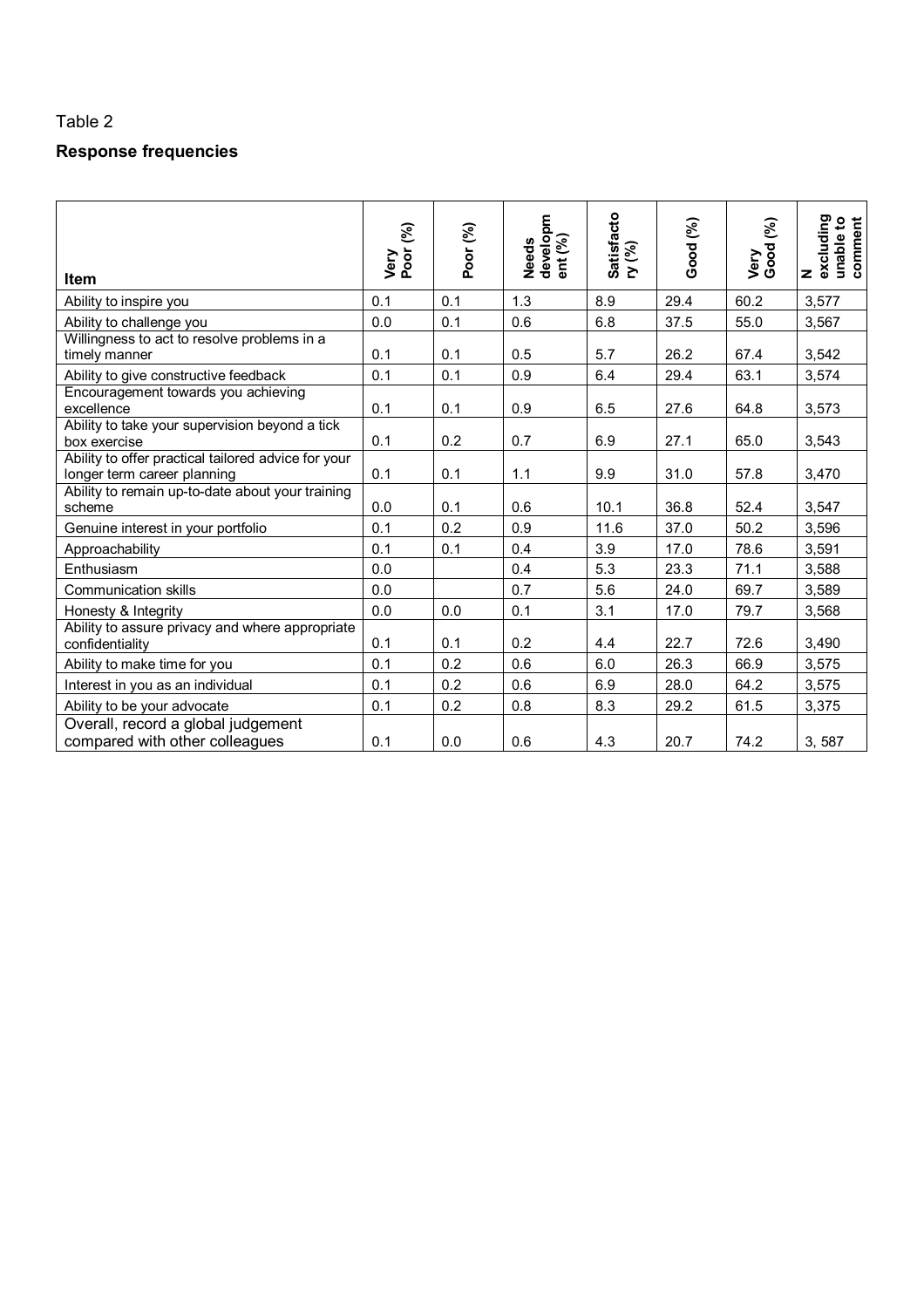#### *Assessment of internal consistency (reliability)*

Cronbach's alpha for the instrument as a whole (18 items)  $\alpha$  = 0.95 (N = 3,123)

Cronbach's alpha for the scale 'challenge and support' (7 items)  $\alpha$  = 0.90 (N = 3,390) Mean scale score calculated if 5 were answered. 'Unable to comment' excluded to reduce missing data.

Cronbach's alpha for the scale 'personal attributes' (10 items)  $\alpha$  = 0.91 (N = 3,217) Mean scale score calculated if 9 were answered.

This level of internal consistency is considered good and in fact there may be some redundancy inferring that in future some items could be removed without affecting reproducibility (Nunnally J 1978).

#### *Assessment of construct validity*

Factor analysis of the items did not reproduce the two-factor solution found with the pilot data [REF]. Only one factor with an Eigen value greater than 1 emerged accounting for 55% of the variance (N = 3,124). This is unusual as MSFs typically factor analyse into a two-factor solution an 'interpersonal or relationship' factor, and a 'knowledge or skill' factor' (Wood L, Hasseell A et al. 2006). As this has implications for the construct validity of the instrument, we explored this unexpected result further and in order to eliminate possible response bias - where, for instance, a trainee might be unwilling to offer negative feedback experimented with scoring 'unable to comment' as 0 as if the trainee had experienced educational supervision in full they should have been able to comment. The result was a more interesting three factorstructure with the emergence of a third factor with items that appear specifically 'educational', such as "Genuine interest in your portfolio". See Table 3.

Elsewhere in this analysis we have continued to use the scales developed from the pilot work as this was how the results were reported by the instrument to the participants.

The effect of trainee grade and type of supervision provided on ratings was examined and as Table 4 shows there were small differences. For both scale scores this was the case (Table 5) - trainees in higher grades gave higher scores and trainees receiving both clinical and educational supervision gave higher scores. This pattern is consistent with the reported literature (Kilminster S, Cottrell D et al. 2007) and suggests that the scales are capturing relevant variance, strengthening the nomological net. (Cronbach L and Meehl P 1955) Trainees in high grades also give higher rating on the UK's National Survey of Trainee Doctors. (Smith D, Riley S et al. 2007 )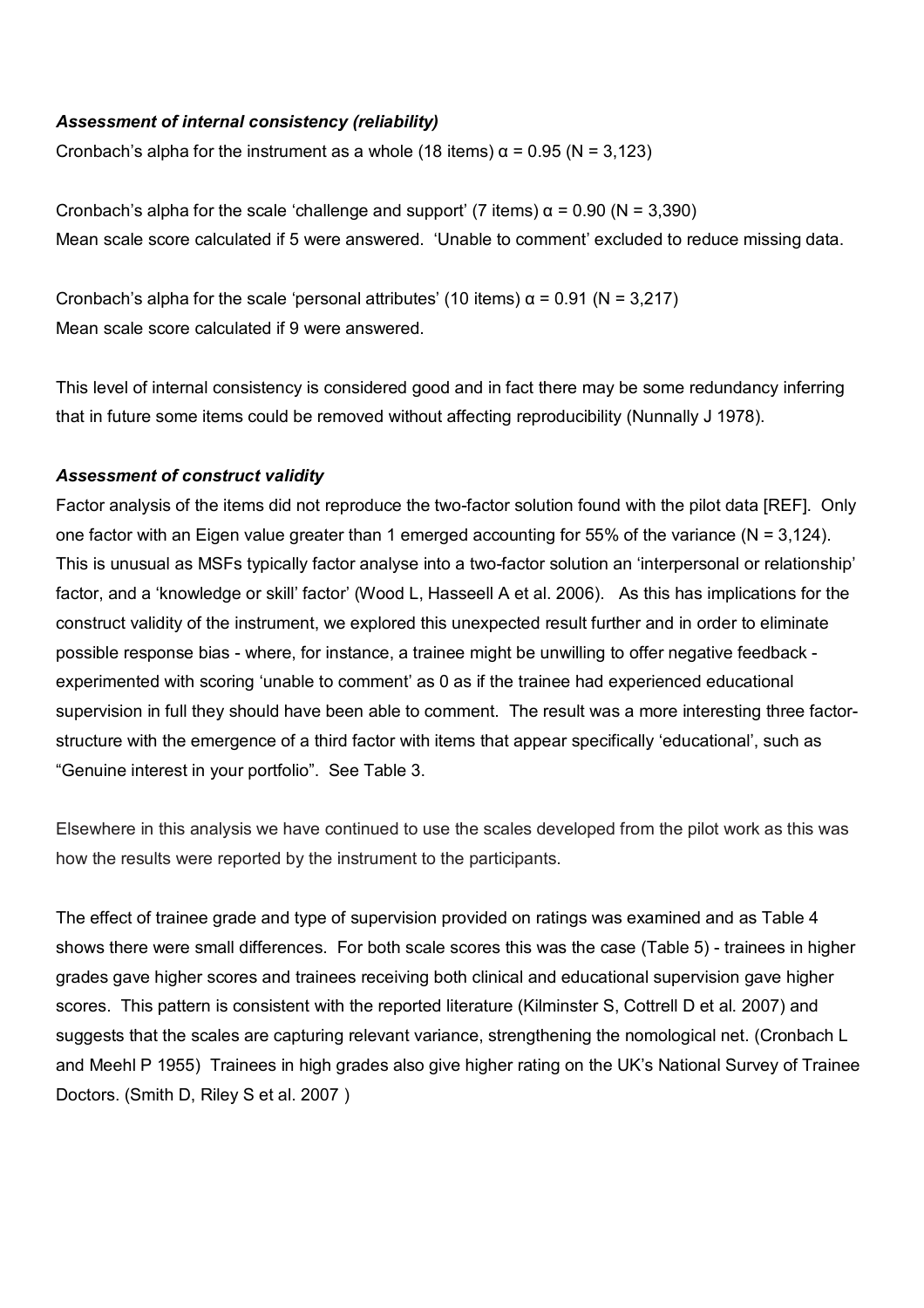### **Factor structure with unable to comment scored zero**

|                                                                                                                                                                 | Challenge | Interpersonal | <b>Educational</b> |
|-----------------------------------------------------------------------------------------------------------------------------------------------------------------|-----------|---------------|--------------------|
| Percentage variance explained                                                                                                                                   | 45%       | 7%            | 6%                 |
| Ability to challenge you                                                                                                                                        | 0.76      |               |                    |
| Ability to inspire you                                                                                                                                          | 0.74      |               |                    |
| Encouragement towards you achieving                                                                                                                             | 0.70      |               |                    |
| excellence                                                                                                                                                      |           |               |                    |
| Ability to give constructive feedback                                                                                                                           | 0.63      | 0.34          |                    |
| Ability to take your supervision beyond a tick                                                                                                                  | 0.55      |               | 0.49               |
| box exercise                                                                                                                                                    |           |               |                    |
| Willingness to act to resolve problems in a                                                                                                                     | 0.37      | 0.35          |                    |
| timely manner                                                                                                                                                   |           |               |                    |
| Honesty & Integrity                                                                                                                                             |           | 0.75          |                    |
| <b>Communication skills</b>                                                                                                                                     | 0.42      | 0.71          |                    |
| Approachability                                                                                                                                                 | 0.38      | 0.70          |                    |
| Enthusiasm                                                                                                                                                      | 0.49      | 0.61          |                    |
| Ability to assure privacy and where appropriate<br>confidentiality                                                                                              |           | 0.58          | 0.39               |
| Interest in you as an individual                                                                                                                                | 0.38      | 0.48          | 0.47               |
| Genuine interest in your portfolio                                                                                                                              |           |               | 0.77               |
| Ability to remain up-to-date about your training<br>scheme                                                                                                      |           |               | 0.66               |
| Ability to be your advocate                                                                                                                                     |           |               | 0.61               |
| Ability to offer practical tailored advice for your                                                                                                             | 0.41      |               | 0.61               |
| longer term career planning                                                                                                                                     |           |               |                    |
| Ability to make time for you                                                                                                                                    |           | 0.50          | 0.52               |
| Extraction Method: Principal Component Analysis.<br>Rotation Method: Varimax with Kaiser Normalization. Loadings lower than 0.32 are suppressed.<br>$N = 3,596$ |           |               |                    |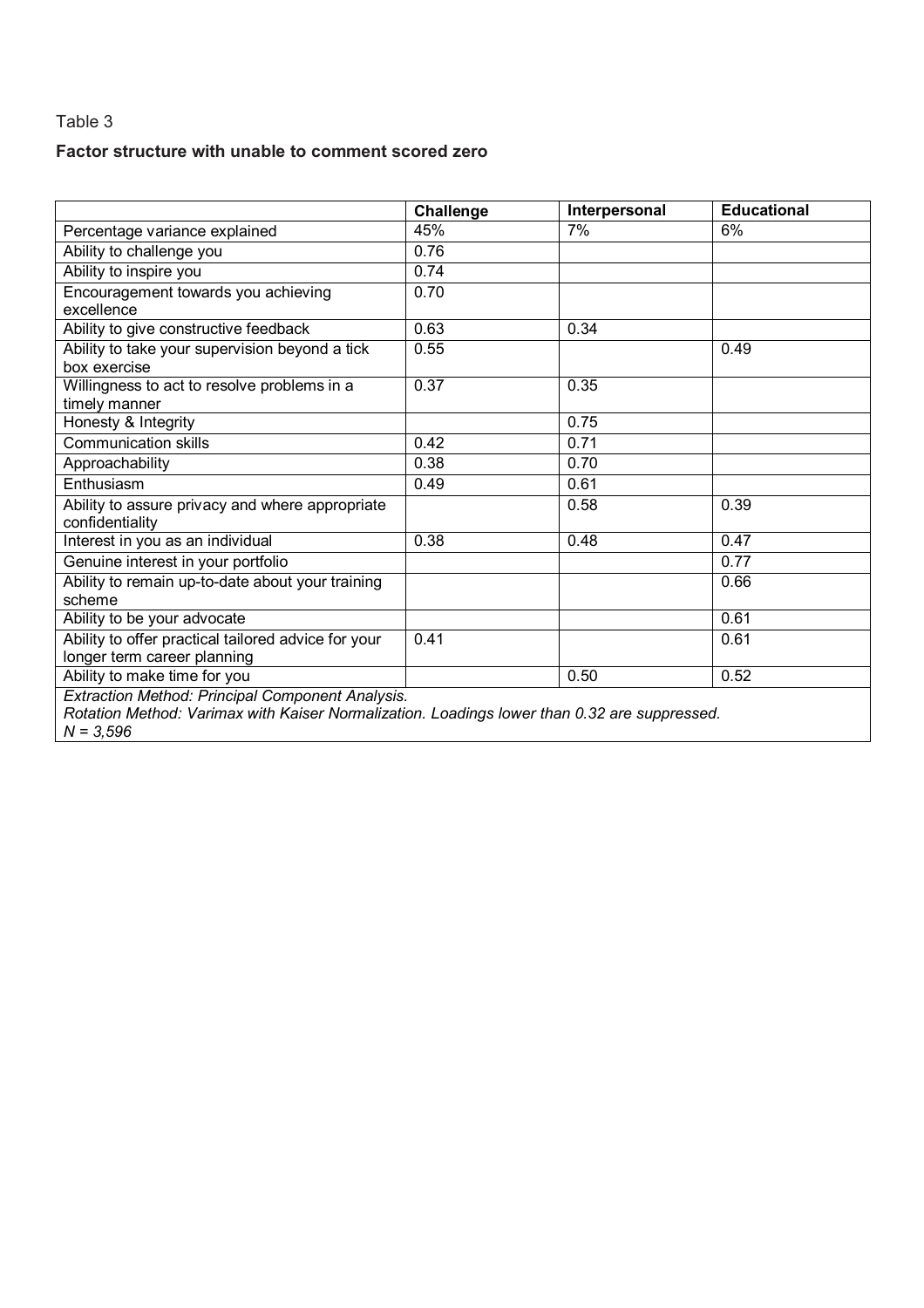# **Mean scale scores by type of supervision and trainee grade**

| Grade of trainee rater | Type of supervision received        |              | Challenge<br>and Support | Personal<br>attributes |
|------------------------|-------------------------------------|--------------|--------------------------|------------------------|
| Foundation             | <b>Educational Supervision only</b> | Mean         | 5.36                     | 5.53                   |
|                        |                                     | N            | 76                       | 74                     |
|                        | <b>Educational and Clinical</b>     | Mean         | 5.51                     | 5.58                   |
|                        | Supervision                         | N            | 449                      | 443                    |
|                        | Total                               | Mean         | 5.49                     | 5.58                   |
|                        |                                     | $\mathsf{N}$ | 525                      | 517                    |
| Core                   | <b>Educational Supervision only</b> | Mean         | 5.37                     | 5.51                   |
|                        |                                     | $\mathsf{N}$ | 148                      | 143                    |
|                        | <b>Educational and Clinical</b>     | Mean         | 5.52                     | 5.59                   |
|                        | Supervision                         | N            | 989                      | 966                    |
|                        | Total                               | Mean         | 5.50                     | 5.58                   |
|                        |                                     | N            | 1137                     | 1109                   |
| Higher                 | <b>Educational Supervision only</b> | Mean         | 5.39                     | 5.40                   |
|                        |                                     | N            | 92                       | 91                     |
|                        | <b>Educational and Clinical</b>     | Mean         | 5.60                     | 5.63                   |
|                        | Supervision                         | $\mathsf{N}$ | 1047                     | 1029                   |
|                        | Total                               | Mean         | 5.58                     | 5.62                   |
|                        |                                     | N            | 1139                     | 1120                   |
| Total                  | <b>Educational Supervision only</b> | Mean         | 5.37                     | 5.48                   |
|                        |                                     | N            | $\overline{316}$         | 308                    |
|                        | <b>Educational and Clinical</b>     | Mean         | 5.55                     | 5.61                   |
|                        | Supervision                         | N            | 2485                     | 2438                   |
|                        | Total                               | Mean         | 5.53                     | 5.59                   |
|                        |                                     | N            | 2801                     | 2746                   |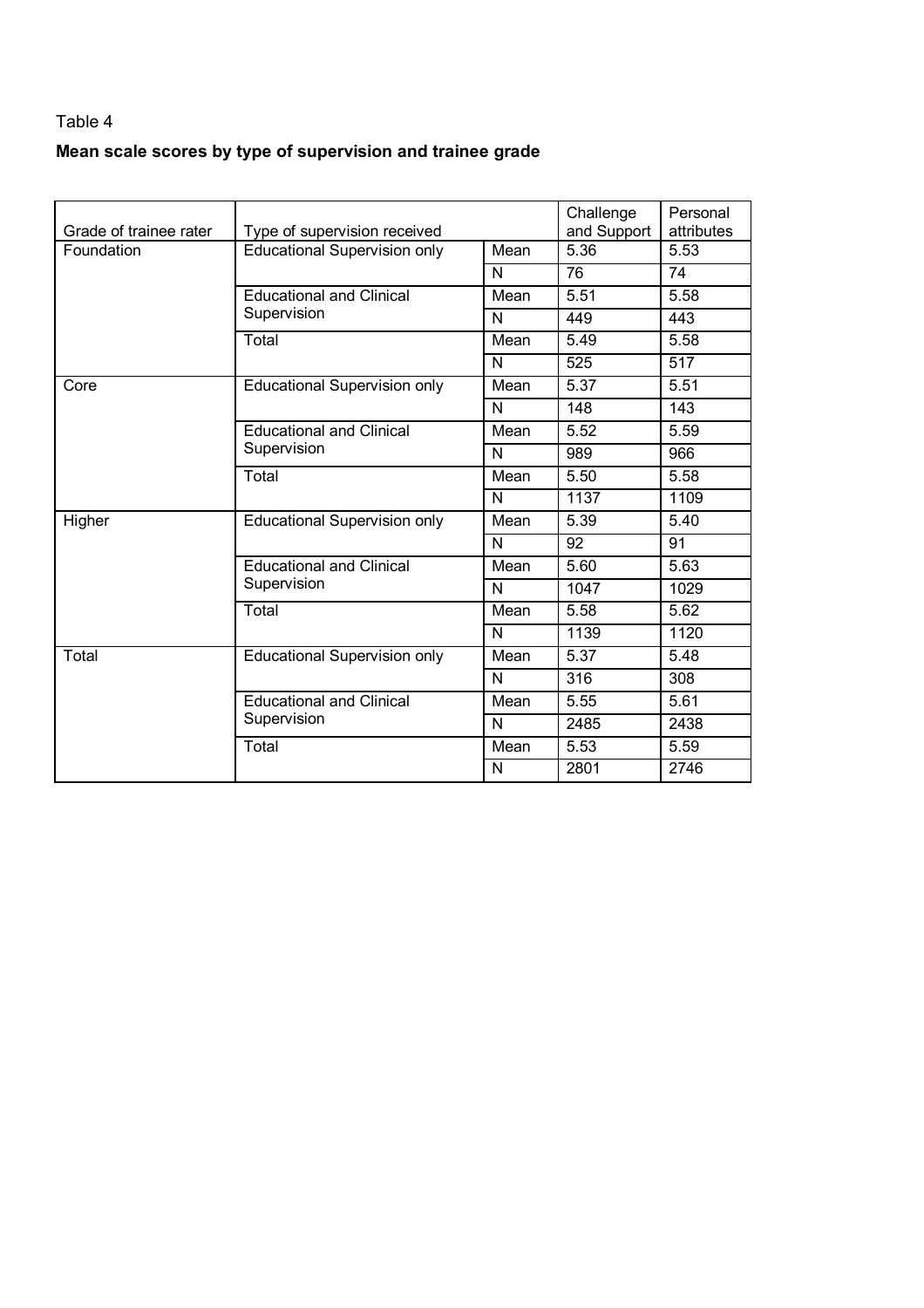|  |  | Type of trainee and type of supervision and their relationship to the scale scores |
|--|--|------------------------------------------------------------------------------------|
|--|--|------------------------------------------------------------------------------------|

|                          |                                    |          |      |         |      |               |       | 95% C.I.for Odds<br>Ratio |                          |
|--------------------------|------------------------------------|----------|------|---------|------|---------------|-------|---------------------------|--------------------------|
|                          |                                    | B        | S.E. | Wald    | Sig. | Odds<br>ratio | Lower | Upper                     | Overall<br>Model         |
| Challenge and<br>Support | Type of<br>supervision<br>received |          | .142 | 7.471   | .006 | 1.472         | 1.116 | 1.943                     | $X^2 =$                  |
|                          | Grade of<br>trainee<br>rater       | .297     | .058 | 26.590  | .000 | 1.346         | 1.202 | 1.506                     | 37.61,<br>P <<br>0.001   |
|                          | Constant                           | $-1.862$ | .182 | 104.588 | .000 | .155          |       |                           |                          |
| Personal<br>attributes   | Type of<br>supervision<br>received | .306     | .141 | 4.721   | .030 | 1.358         | 1.030 | 1.789                     | $X^2 =$                  |
|                          | Grade of<br>trainee<br>rater       | .143     | .058 | 6.177   | .013 | 1.154         | 1.031 | 1.291                     | 12.12,<br>$P =$<br>0.002 |
|                          | Constant                           | $-1.519$ | .180 | 71.598  | .000 | .219          |       |                           |                          |

### **Trainer variables and rating scores**

There was no relationship between supervisors' gender, and supervisors' self-rating or the mean trainee rating scores on the two pre-existing scales. There were very small correlations between supervisors' year of qualification and mean trainee rating scores on the two scales. (Challenge and support Spearman's r = 0.096,  $P = 0.013$ , Personal attributes  $r = 0.07$ ,  $P = 0.0225$ ); showing that qualifying more recently was marginally associated with higher scores.

Supervisors' self-ratings were lower than the mean of the ratings from trainees (see Table 6).

### Table 6

### **Trainer self-ratings compared to the mean of ratings from trainees**

| Scale                           | Minimum | Maximum | Mean | Lower<br>95% CI | Upper<br>95% CI | Std.<br>Deviation |
|---------------------------------|---------|---------|------|-----------------|-----------------|-------------------|
| Challenge and Support - self    | 2.86    | 6.00    | 4.75 | 4.71            | 4.80            | 0.57              |
| Challenge and Support - trainee | 4.30    | 6.00    | 5.52 | 5.50            | 5.54            | 0.30              |
| Overall - self                  | 3.00    | 6.00    | 4.87 | 4.83            | 4.91            | 0.52              |
| Overall - trainee               | 4.14    | 6.00    | 5.56 | 5.54            | 5.58            | 0.28              |
| Personal Attributes - self      | 3.10    | 6.00    | 4.95 | 4.91            | 4.99            | 0.54              |
| Personal Attributes - trainee   | 4.23    | 6.00    | 5.59 | 5.57            | 5.61            | 0.27              |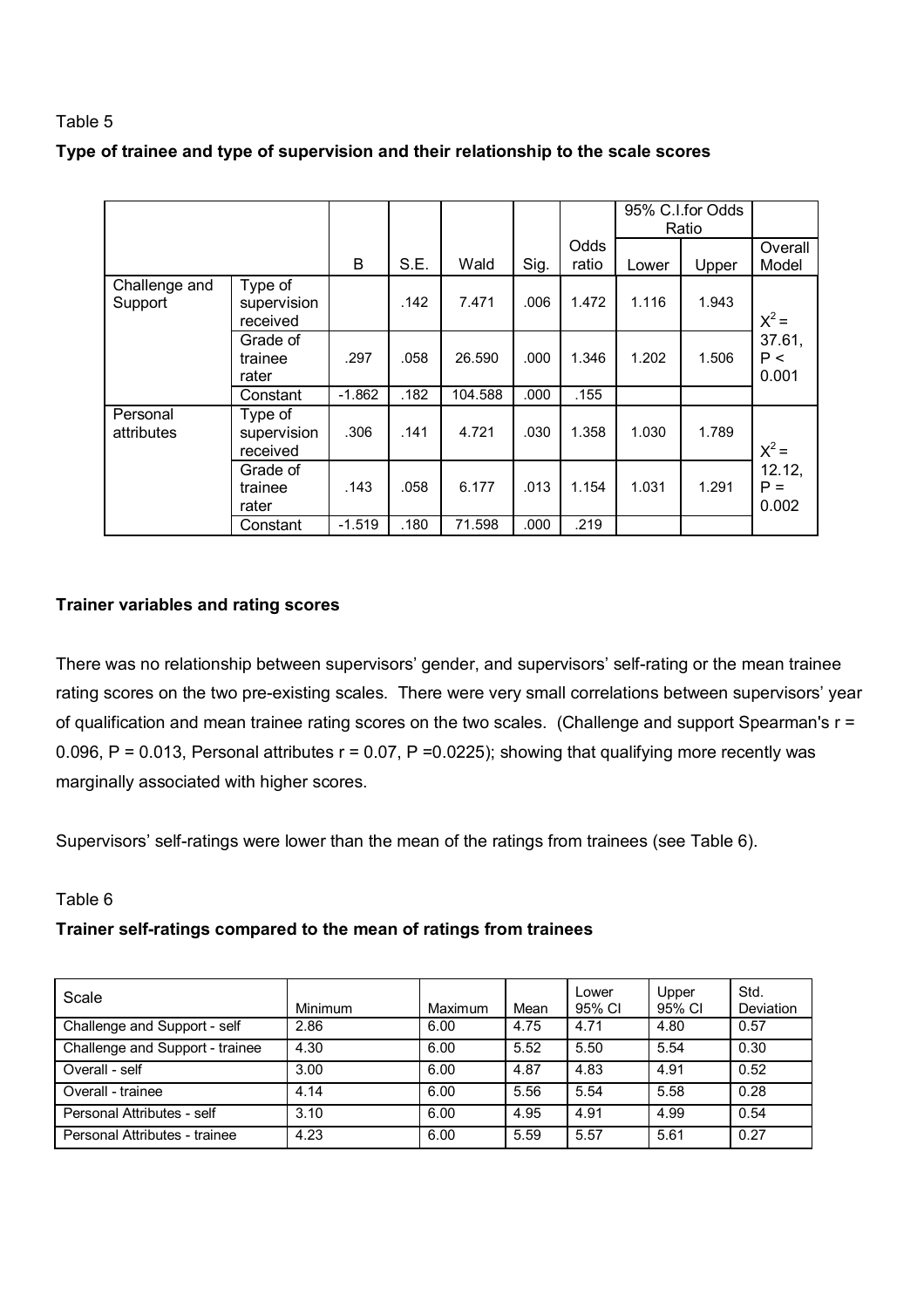There were relationships between qualifying in the UK and the scale scores: UK-qualified supervisors had higher mean ratings from trainees; but lower self-ratings than supervisors qualifying outside of the UK. The scores and P values are reported in Table 7.

### Table 7

| Supervisor's country of<br>qualification |                   | Challenge<br>-trainee<br>Support<br>mean<br>and | attributes<br>Personal<br>trainee<br>mean | - trainee<br>Overall<br>mean | Challenge<br>Support<br>self<br>and | attributes<br>Personal<br>self | Overall<br>self |
|------------------------------------------|-------------------|-------------------------------------------------|-------------------------------------------|------------------------------|-------------------------------------|--------------------------------|-----------------|
| Not UK                                   | Mean              | 5.45                                            | 5.53                                      | 5.49                         | 4.89                                | 5.07                           | 4.99            |
| qualified                                | N                 | 196                                             | 196                                       | 196                          | 196                                 | 196                            | 196             |
|                                          | Std.<br>Deviation | 0.33                                            | 0.29                                      | 0.29                         | 0.57                                | 0.56                           | 0.54            |
| UK qualified                             | Mean              | 5.55                                            | 5.61                                      | 5.59                         | 4.70                                | 4.90                           | 4.81            |
|                                          | N                 | 469                                             | 469                                       | 469                          | 469                                 | 468                            | 468             |
|                                          | Std.<br>Deviation | 0.29                                            | 0.26                                      | 0.26                         | 0.56                                | 0.53                           | 0.50            |
| Total                                    | Mean              | 5.52                                            | 5.59                                      | 5.56                         | 4.75                                | 4.95                           | 4.87            |
|                                          | N                 | 665                                             | 665                                       | 665                          | 665                                 | 664                            | 664             |
|                                          | Std.<br>Deviation | 0.30                                            | 0.27                                      | 0.28                         | 0.57                                | 0.54                           | 0.52            |
| Mann-Whitney<br>Test P value             |                   | < 0.001                                         | < 0.001                                   | < 0.001                      | < 0.001                             | < 0.001                        | < 0.001         |

### **Trainee and self ratings by supervisor's place of qualification**

Supervisors who qualified outside the UK are more likely to give themselves higher ratings than their trainees (Table 8): 21% of non UK-qualified supervisors had higher self-overall score compared to the mean overall score from their trainees; compared to 8% from UK-qualified supervisors. The overall-score mean is the mean of the 17 items and does not include the global judgement item.

### Table 8

# **Supervisor's place of qualification and self rating compared to trainees' overall mean rating (overall)**

| Supervisor's country of qualification | Overall self below<br>trainee ratings | Overall self above<br>trainee ratings | N   |
|---------------------------------------|---------------------------------------|---------------------------------------|-----|
| Not UK-qualified                      | 79%                                   | 21%                                   | 196 |
| UK qualified                          | 92%                                   | 8%                                    | 469 |
| Total                                 | 88%                                   | 12%                                   | 665 |
| $X^2$ = 22.40, P < 0.001              |                                       |                                       |     |

### *Qualitative analysis of free text responses*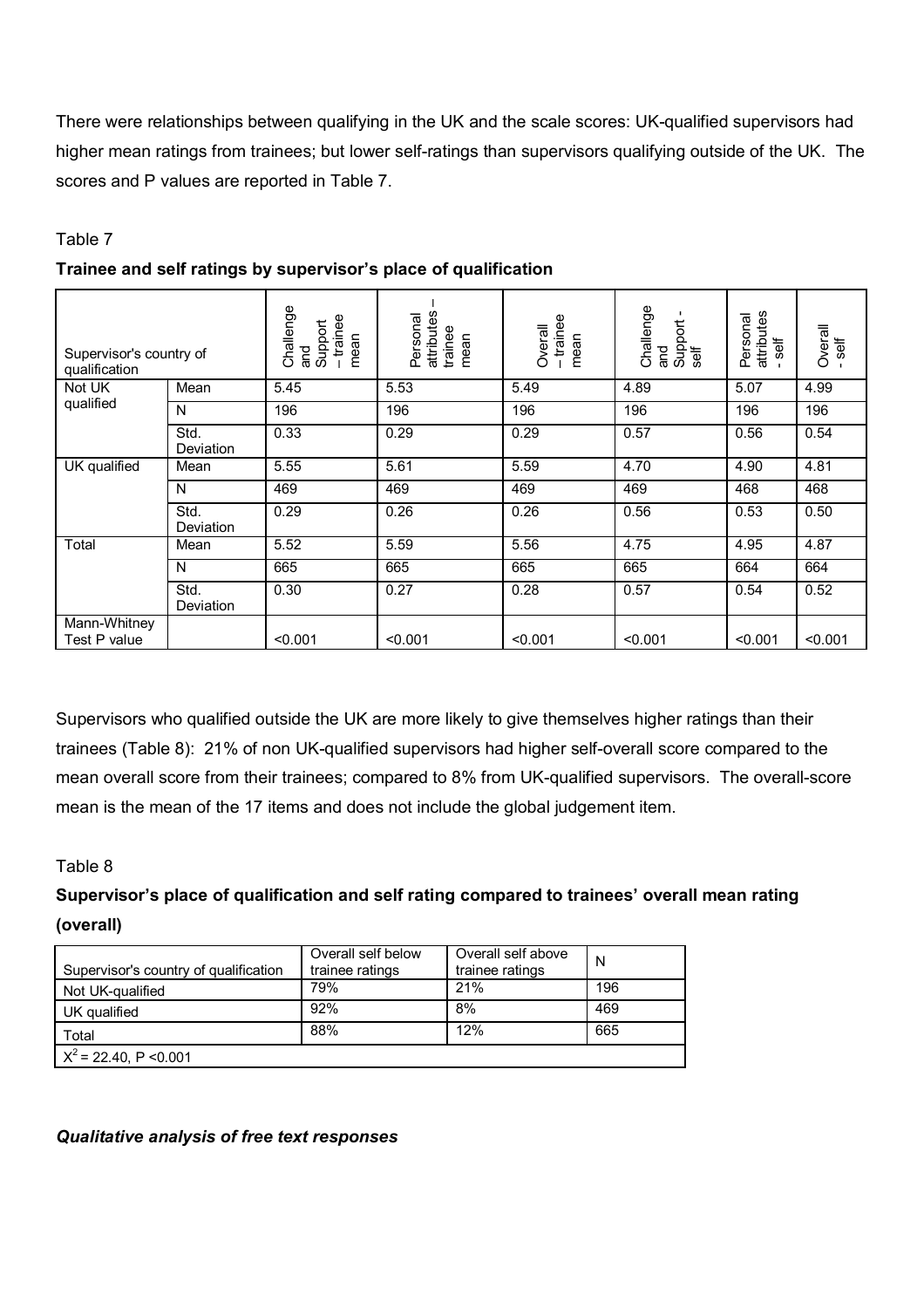Overall the comments made by trainees about the educational supervisors were very positive. 269 out of 319 trainees commented on positive challenge and support of which approachability (n = 62), providing careers advice ( $n = 57$ ), and being inspiring ( $n = 51$ ) were the most frequently occurring:

*very approachable, listens to my needs, takes time to understand them and helps out in every way she can. I feel her knowledge is something I hope to attain/achieve, and feel comfortable approaching Dr X regarding any matters related to this* (101)

In addition clinical knowledge and expertise were commented on (n=32):

*This person has the fascinating ability of being inspiring and challenging at all times. His clinical practice is a permanent example to be followed and his neurosurgical knowledge extensive and supported by a wide clinical experience.* (301)

With regard to personal attributes, the themes that emerged were similar to those noted under the positive support and challenge category, with being approachable commented on most frequently, followed by enthusiasm and empathy.

Only 27 trainees made specific comments on negative support and challenge. Of these, 8 comments in total related to giving feedback include ability to be forthcoming with feedback and ability to give constructive criticism. Examples include:

I have not had the chance to have a formal meeting with Dr Y which would be helpful in forming a plan for my period of training with her and to allow her to give me some practical career advice. I *would also appreciate the use of the staged approach to teaching/learning to help me progress in the more complex procedures that I am starting to undertake.* (15)

Two comments suggested possible cause for concern:

*Positive advice and support that isn't followed through when needed. At time of need, feel unsupported and backstabbed.* (310)

*Positive support sometimes lacking at times of difficulty. Did not feel safe.* (139)

13 trainees made specific comments in relation to negative personal attributes of trainers of which 7 referred to communication and feedback issues: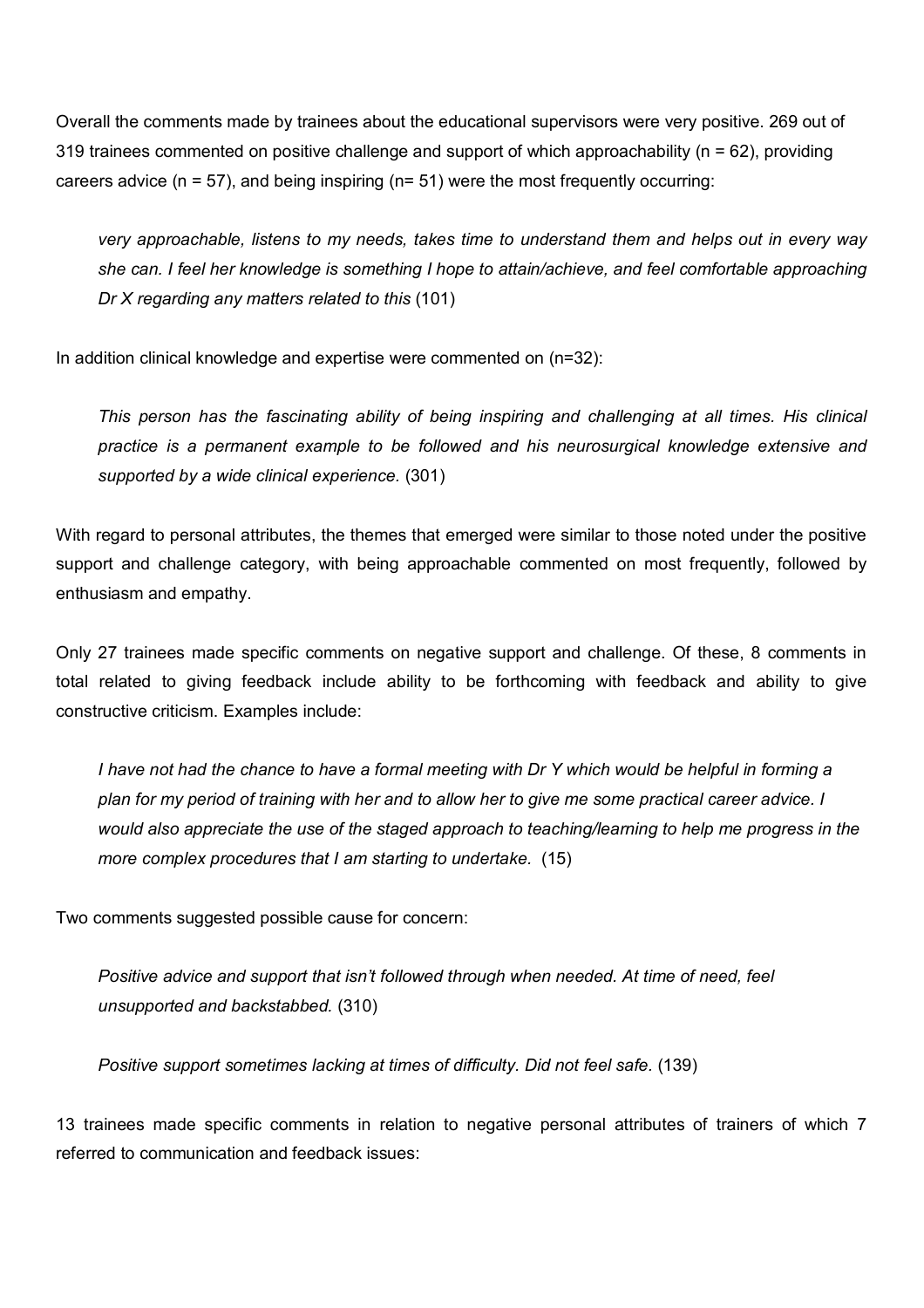*Not necessarily interested in being your advocate-for example with a patient complaint I had, she was*  more focused on things I did wrong vs what I did right. Needs to be more balanced with feedback. *(203)* 

When considering the self reflections of the trainers, 36 out of 62 trainers made comments in relation to providing personal support and challenge, 9 made comments related to taking an interest in the trainee:

*I have taken time to listen to trainees and try as much as possible to be supportive and developmental in my approach.* (26)

Nine comments related to providing careers advice:

*I have helped number of trainees with career planning and placement* (31)

Other less frequently occurring comments were made on the importance of good communication as the basis of effective feedback; understanding of and making time for the assessment process and the importance of encouraging reflection.

27 out of the 62 trainers made comments related to positive personal attributes. 14 comments related to being approachable:

*I have had positive feedback from trainees about my interest, integrity and approachability* (Trainer 7)

13 commented on their concern for, and interest in the trainees:

*I will do everything I can to ensure I have time for my trainees. When unexpected problems have needed addressing I have ensured I have made time for a trainee to address concerns.* (Trainer 56)

10 comments related to making time for the educational and assessment process:

*Trainees are able to come into my office unannounced to speak to me at any time and they frequently do. I always ask trainees if they have time to complete their workload. I always review their assessments.* (11)

33 out of 62 trainers commented on negative support and challenge. 10 comments related to difficulties giving feedback effectively: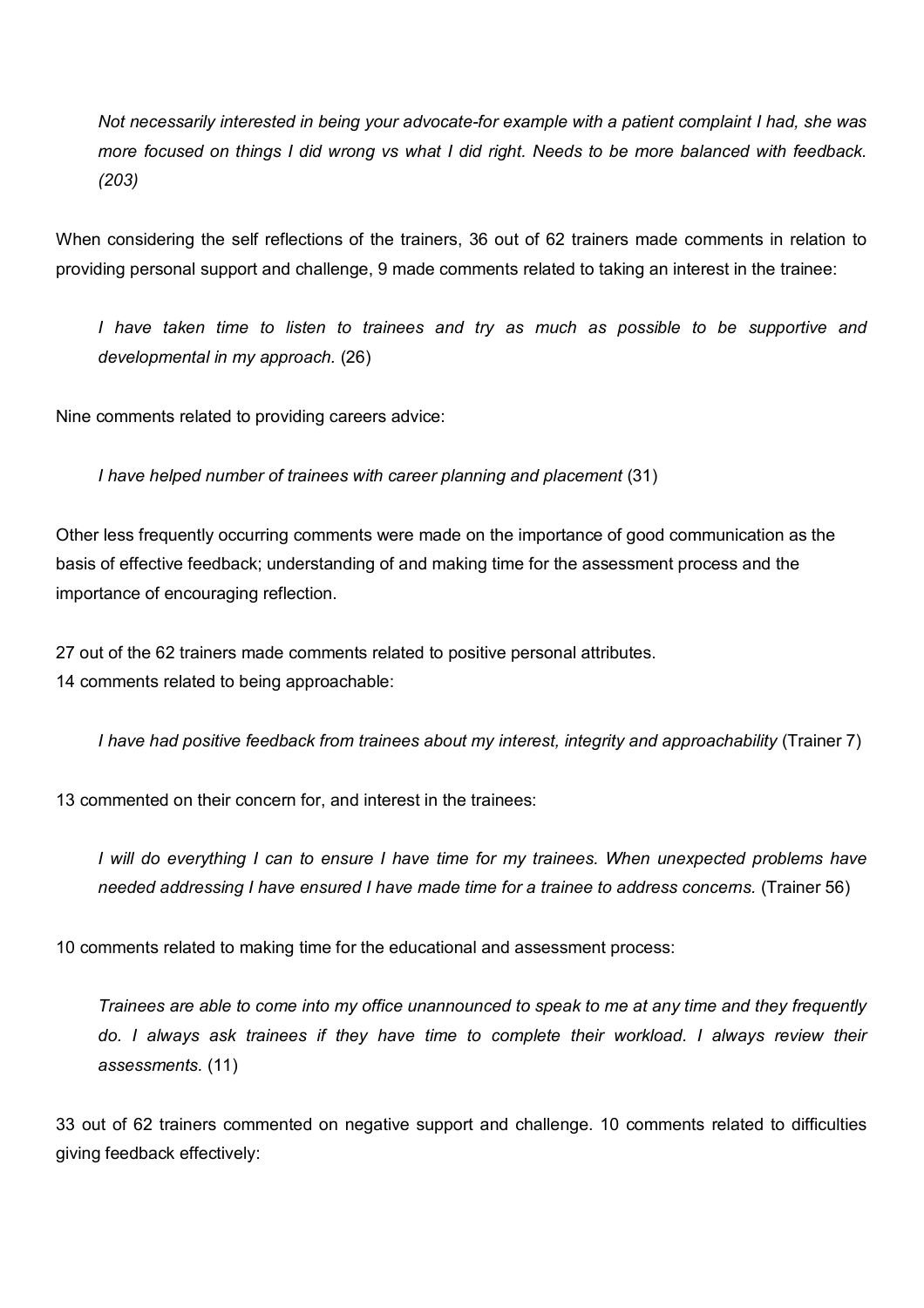*I am not very patient and sometimes struggle with the time it takes to go through difficult situations. I sometimes see the obvious negatives without stressing the positives first.* (26)

10 trainers made comments relating to negative personal attributes'. 7 comments related to workload and lack of time for educational supervision:

*With an ever expanding workload it has been difficult to find time for trainee appraisal.* (36)

8 comments related to lack of time:

*Lack of time to be able to take educational supervision beyond tick boxing is frustrating* (17)

### *Qualitative study of perceptions of educational supervisors*

The individual interviews with educational supervisors who had completed the instrument highlighted their motivation for engaging with the MSF process, their views on the validity of the instrument and how they tried to improve their practice in response to feedback from trainees via the MSF.

The main reason given for deciding to use the instrument was to gain evidence of competence for educational appraisal portfolios and in some cases both educational and clinical appraisals.

"I'm trying to keep my educational portfolio up to date so I thought that it would be very helpful for *that. It's also very useful as part of my hospital appraisal process as well" (INT 2)* 

The supervisors interviewed however expressed a genuine interest in wanting to discover how they were performing in the role and identifying whether there were any areas needing improvement.

*"….the reason that I wanted feedback is that I want to be doing more of what trainees find useful and less of what they find unhelpful, so making more efficient use of my time… if you don't get feedback you are never quite sure of where you are pitching things." (INT5)* 

All the educational supervisors interviewed noted that the positive feedback received from trainees was both affirming and motivated them to further engage with the role.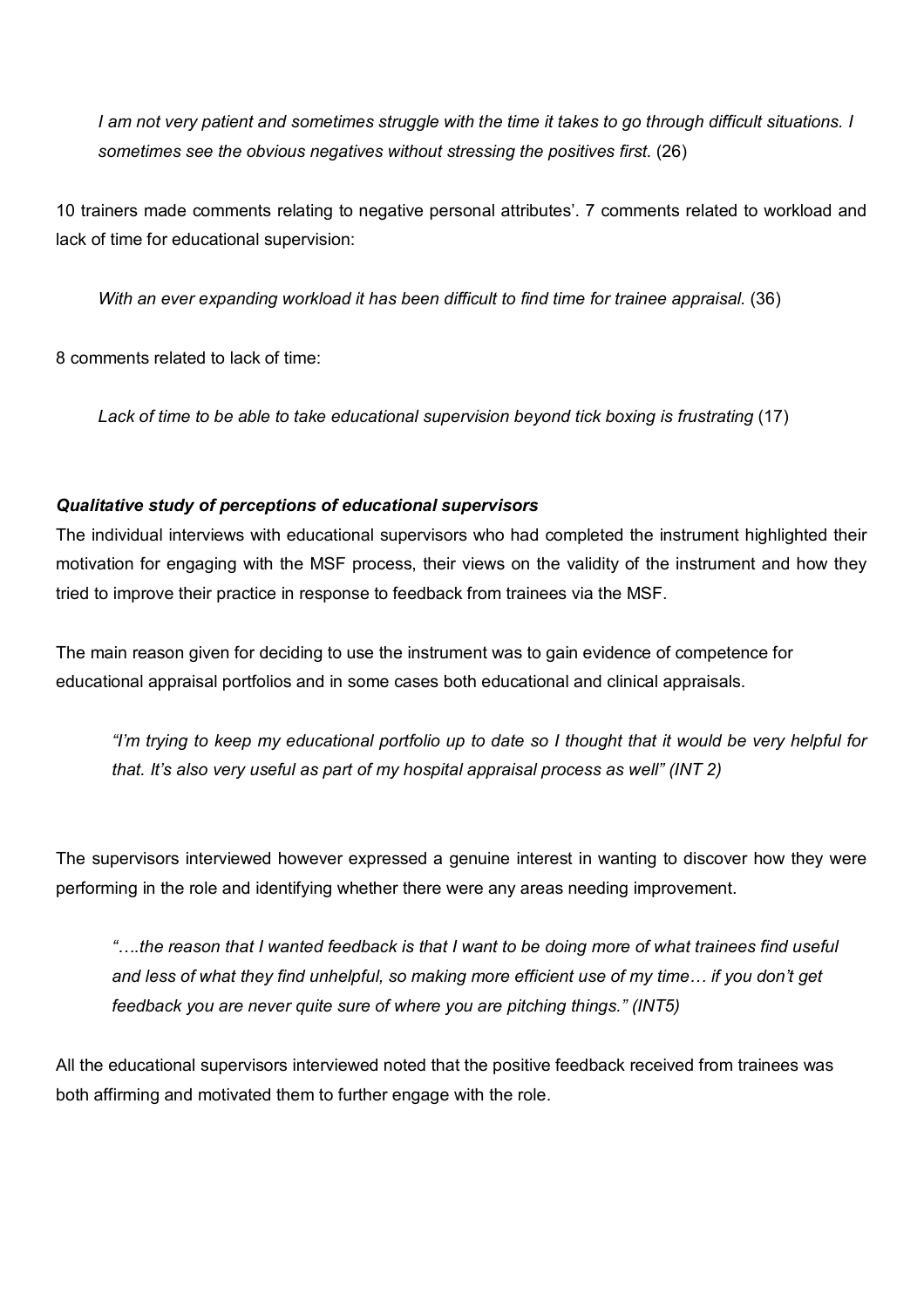*I think it was very positive actually much more than which I expected. So in that way I think I have learned a lot and that has given me some encouragement as well …… to carry on with the supervision (INT 18)* 

Doubts were expressed however regarding the validity of the instrument if trainees are concerned that anonymity cannot truly be assured when educational supervisors work with small numbers of trainees. The supervisor commented that such concerns may prevent trainees from being critical when completing the instrument

| Interviewee: I think  trainees find it very difficult to  give feedback to |
|----------------------------------------------------------------------------|
| their consultants in this format.                                          |
| Interviewer: Even though it was anonymous?                                 |
| Interviewee: Yes. Because it's a limited number. (INT 2)                   |

Educational Supervisors were able to identify areas for improvement as a result of the comments that they received including ensuring protected, uninterrupted time for educational supervision sessions, and using a more formal, structured approach to clinical teaching.

# **Discussion**

 $\overline{a}$ 

This study has provided a detailed analysis of a substantial quantity of real data about a multisource feedback instrument in use in the live environment. The fact that it has been conducted 'in the field' adds to the validity of the study, although some operational changes in response to user feedback were made during the first year of use which may have impacted on the data (see footnote<sup>1</sup>). Despite this, the 18 item instrument appears reliable, items perform well although are highly skewed, the content appears robust and there is evidence of (convergent) construct validity. Factor analysis has raised some interesting questions about the instrument itself and multisource feedback in general which warrant further exploration, perhaps by asking why respondents were unable to comment on the instrument itself.

The response process seems effective although issues about anonymity continue to cause concern. A paucity of constructive free-text feedback from trainees raises questions about how to enhance this and in order to provide specific and actionable feedback. Subsequent development of the instrument requires

 $1$  Two changes were made during the first year in response to user feedback: (i) the threshold to receive a report was lowered with a report available to supervisors on request with just 3 trainee respondents accompanied by a warning about reliability. (ii) additional validation checks were put in place to ensure that nominated raters identified the type of supervisory relationship they had with their supervisor. Those receiving purely clinical supervision were excluded from the process.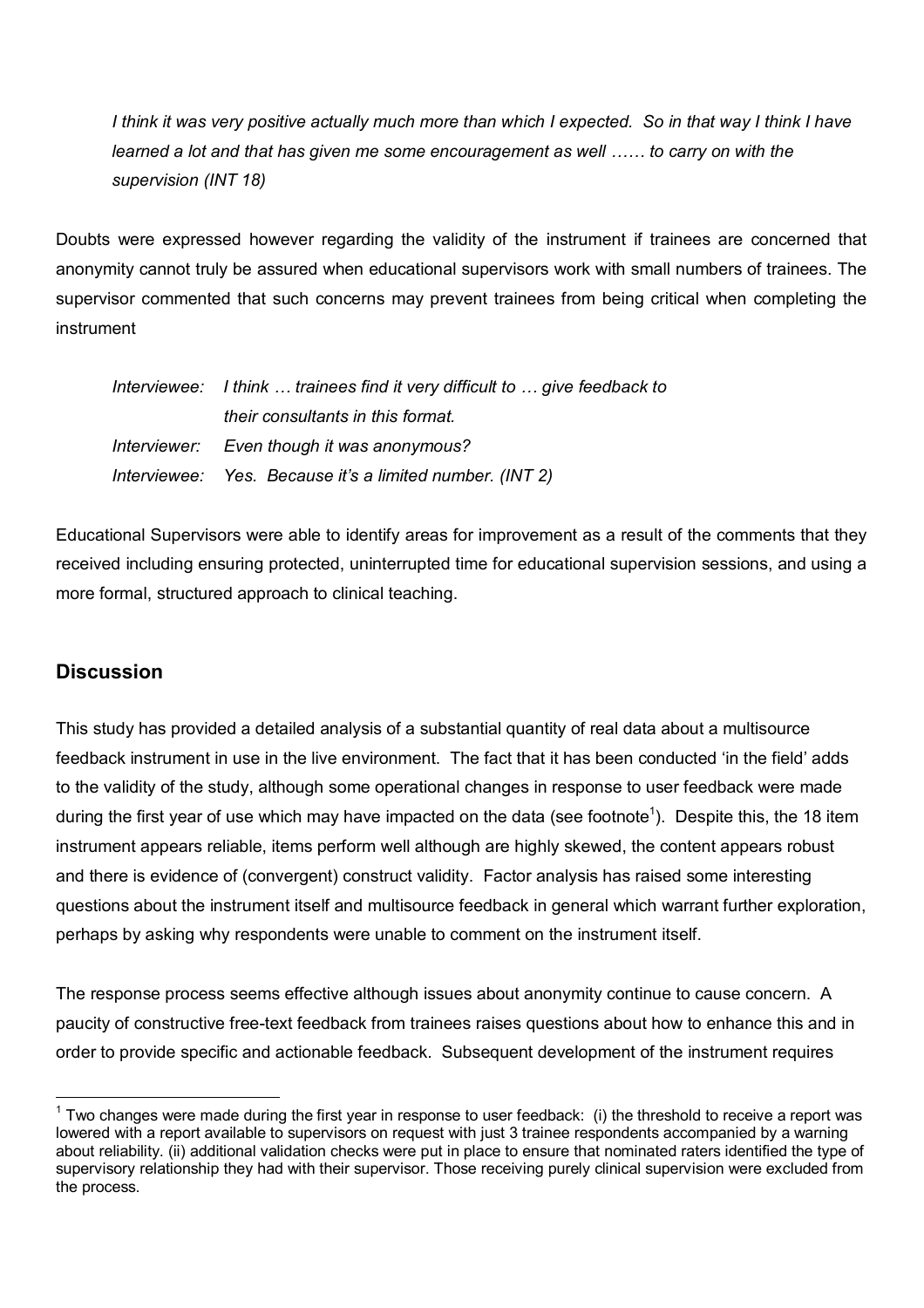that all supervisees select one area for their supervisor's development, regardless of how highly they have rated the supervisor generally. The list of areas is populated with any item from the 17 on the instrument rated less than 'very good'. A mirror item has been included on the self-assessment.

Supervisors who engaged with the instrument appear to have a genuine interest in the role and in trying to help trainees learn. Supervisors found the instrument useful in a number of ways. They have understanding of role and self-awareness, but lack confidence – this instrument appears to be helpful in affirming what they do, which is important in the newly reified territory of supervision. A couple of comments about safe clinical practice raise the issue that many educational supervisors are also functioning as clinical supervisors, or at least need to maintain some oversight on clinical practice. This has led us to revisit some of the questions initially discarded after the pilot study. Subject to further validation of content validity, the instrument will be extended to all those with a formally recognised training role i.e. both named educational (programme) and named clinical (placement) supervisors.

### **Conclusion**

Given that the multisource feedback instrument for supervisors is the only formal way for trainees to feed back on their supervisor as an individual, it is essential that they are not inhibited to provide accurate feedback. After all, educational supervisors in this study completed the instrument in order to seek an assessment on how they are performing in the role and whether there are any areas needing improvement. If trainees do not provide constructive feedback for improvement then this will impact on the effectiveness of the instrument and its contribution towards professional development. If trainee feedback is an integral part of the quality assurance process in clinical education, as is the focus in today's higher education sector (Department for Business 2011) it will be essential to provide guidance and support for trainees on providing accurate and constructive feedback to supervisors in order for them to contribute towards maintaining the standards of their training. Indeed this could be argued to be a professional duty. There is a significant amount of literature on effective feedback from trainer to trainee. One of the issues that this study has highlighted is that there needs to be more guidance for those who receive the training and the feedback that they can provide to the trainers.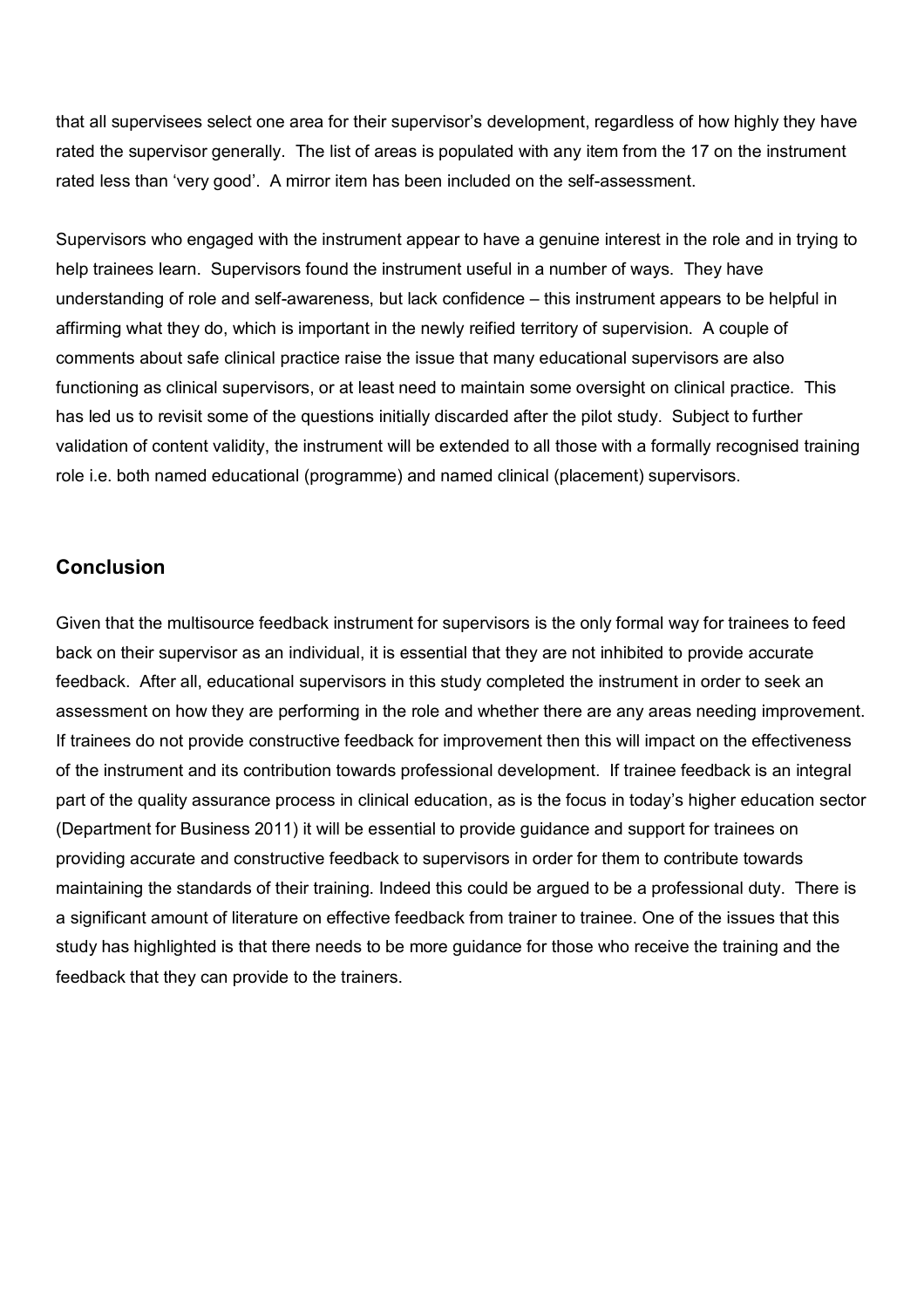#### **References**

Archer J, Swanwick T and Smith D (2012) Developing a multisource feedback tool for postgraduate medical education supervisors.

Online. Available at: <http://www.faculty.londondeanery.ac.uk/supervisor-MSF> ( last accessed 30.5.12)

Downing SM. Validity: on the meaningful interpretation of assessment data. *Medical Education*. 2003;**37**:830-837.

Cohen L, Manion L, K. M. *Research methods in education*. 5th ed. London RoutledgeFalmer; 2000.

Cronbach L, Meehl P. Construct validity in psychological tests. *Psychological Bulletin*. 1955;**52**:281-302.

Department for Business IaS. *Students at the Heart of the System*. London Department for Business, Innovation and Skills; 2011.

London Deanery. *Professional Development Framework for Supervisors*. <http://www.faculty.londondeanery.ac.uk/professional-development-framework-for-supervisors> Accessed 18th November 2011; 2009.

Kilminster S, Cottrell D, Grant J, B. J. AMEE Guide No. 27: Effective educational and clinical supervision. *Medical Teacher*. 2007;**29**:2 - 19.

Nunnally J. *Psychometric Theory*. New York McGraw Hill; 1978.

Smith D, Riley S, Kazmierczak A, Aitken M, Paice E, Le Rolland P. *National Survey of Trainees Summary Report* London Postgraduate Medical Education and Training Board; 2007

Swanwick T. See one, do one, then what? Faculty development in postgraduate medical education *Postgraduate Medical Journal* 2008;**84**:339-343.

Wood L, Hasseell A, Whitehouse A, Bullock A, Wall D. A literature review of multi-source feedback systems within and without health services, leading to 10 tips for their successful design. *Medical Teacher*. 2006;**28**:185-191.